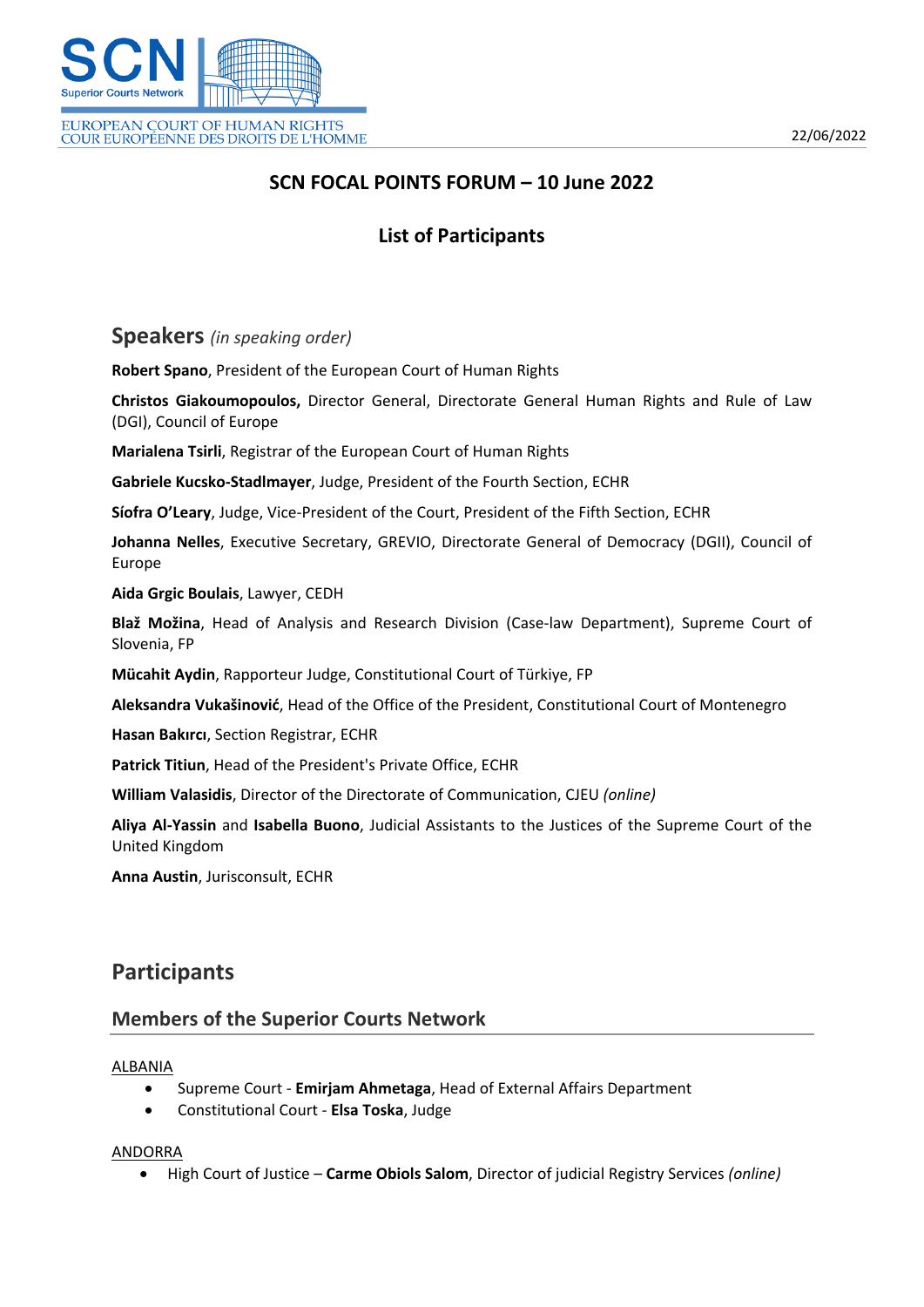## AUSTRIA

Federal Administrative Court – **Ines Cerveny**, Judicial Assistant

## AZERBAIJAN

- Constitutional Court **Sabina Mirzayeva**, Head of International Law and International Cooperation Department *(online)*, and **Firuza Tarverdiyeva**, Adviser *(online)*
- Supreme Court **Ali-Isa Dadashev**, Deputy Head of the International Cooperation and Public Relations Department

## BELGIUM

- Cour constitutionnelle **Luc Lavrysen**, Président, et **Jan Theunis**, Référendaire
- Conseil d'État **Frédéric Gosselin**, Conseiller d'État
- Court of Cassation **Ilse Couwenberg**, Judge *(online)*

## BOSNIA AND HERZEGOVINA

- Court of Bosnia and Herzegovina **Emira Hodžić**, Registrar *(online)*
- Supreme Court of the Federation of Bosnia and Herzegovina **Fatima Mrdović**, Judge *(online)*
- Constitutional Court **Erda Začiragić**, Head of the Office of the President *(online)*
- Supreme Court of the Republic of Srpska **Tanja Miletić**, Legal adviser *(online)*

## BULGARIA

Constitutional Court – **Stiliyana Stoyanova**, Legal Expert *(online)*

#### CROATIA

Constitutional Court - **Mirjana Stresec**, Senior legal adviser *(online)*

## CYPRUS

Supreme Court – **Maria Kyriacou**, Senior Legal Officer *(online)*

## CZECH REPUBLIC

- Constitutional Court **Lubomir Majercik**, Head of the Analytics Department *(online)*
- Supreme Court **Petr Barták**, Head of Department of Analytics and Comparative Law *(online)*

## ESTONIA

Supreme Court – **Risto Uustal**, Legal Adviser

## FINLAND

Supreme Administrative Court – **Kaisa Pärssinen-Knight**, Refendary *(online)*

## FRANCE

- Cour de Cassation **Sophie Couvez**, Auditeur, Magistrat, **Florence Merloz**, Cheffe du Service des relations internationales *(en ligne*)
- Conseil d'État **Fatoumata Dicko-Dogan**, Chargée de recherches juridiques CEDH-ONU, and **Thomas Janicot**, Responsable du centre de recherches et de diffusion juridiques
- Conseil constitutionnel **Raul Zaragoza**, Chargé de mission droit comparé et européen

## GEORGIA

- Constitutional Court **George Lomtadze**, Head of Secretariat *(online)*
- Supreme Court **Nino Shonia**, Head of the Secretariat of the Chamber of Criminal Cases *(online)*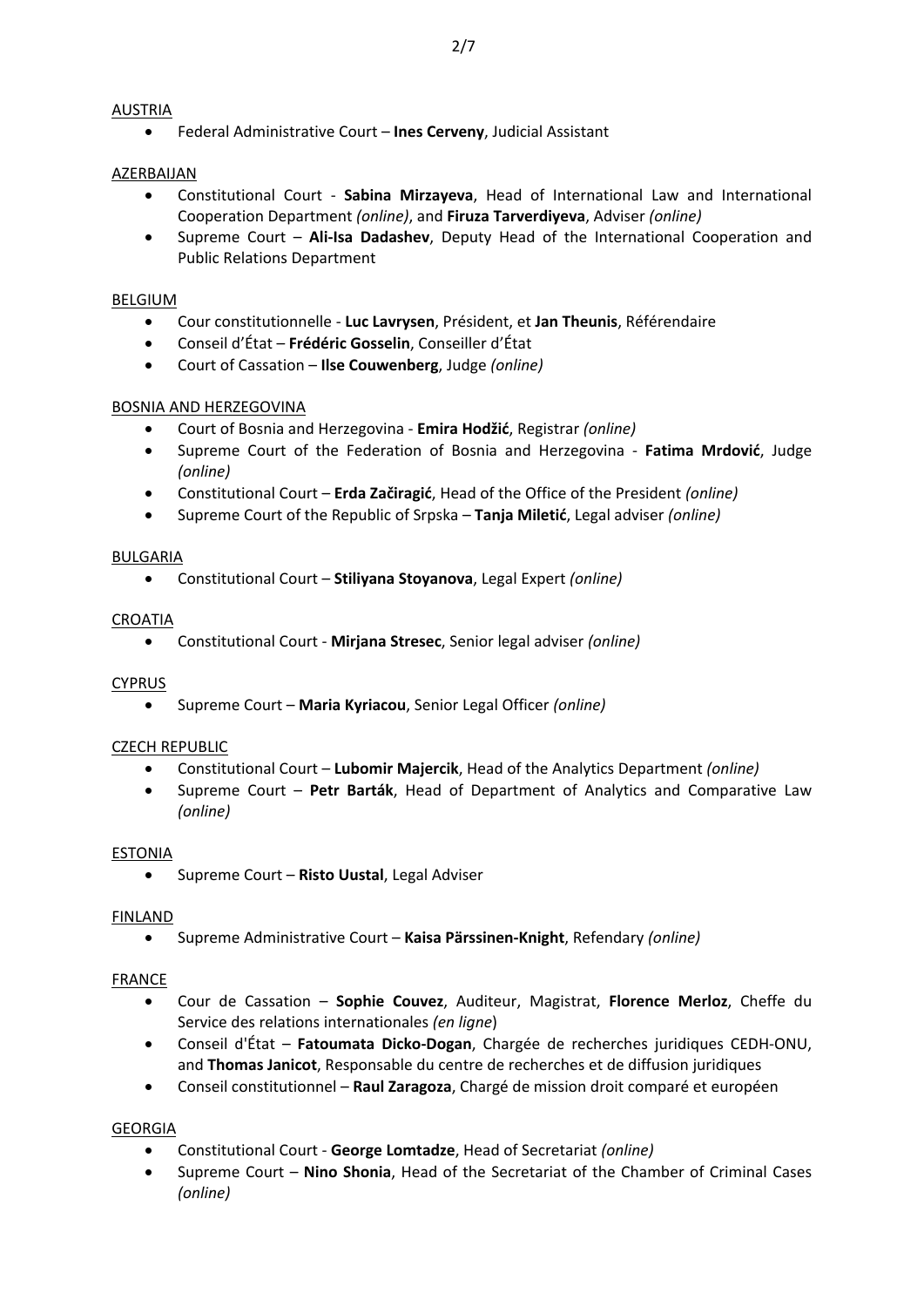## GERMANY

- Federal Administrative Court **Dr Silke Wittkopp**, Judge
- Federal Court of Justice **Dr Christiane Schmaltz**, Judge
- Federal Fiscal Court **Dr Anette Kugelmüller-Pugh**, Judge *(online)*
- Federal Labour Court **Sebastian Roloff**, Judge
- Federal Social Court **Dr Dagmar Oppermann**, Judge *(online)*
- Federal Constitutional Court **Nina Prötzel** and **Laura Bader** *(online)*, Legal Officers for Matters Relating to the European Court of Human Rights, and **Jonas Heimbach**, Deputy Press Officer *(online)*

## **GREECE**

- Council of State **Stavroula Ktistaki**, Judge Counsellor (Conseillère d'État)
- Court of Audit **Efrossyni Papatheodorou**, Judge Counsellor *(online)*

## HUNGARY

- Curia of Hungary (Supreme Court) **Dr. Lipót Höltzl**, Head of the International Department of the Kúria *(online)*
- Constitutional Court **Dr. Tamás Antal Tóth**, Chief counsellor *(online)*

## IRELAND

- Court of Appeal **Justice Úna Ní Raifeartaigh**, Judge *(online)*
- Supreme Court **Rebecca Murphy**, Representative *(online)*

## ITALY

- Supreme Court of Cassation **Valeria Piccone**, Judge, Member of the CCJE *(online)*
- Council of State **Dario Simeoli**, State Counsellor *(online)*
- Corte dei Conti **Giulio Stolfi**, Assistant Prosecutor General *(online)*

## LATVIA

- Constitutional Court **Kristaps Tamužs**, Head of the Legal Department, Legal advisor, and **Janis Neimanis**, Judge *(online)*
- Supreme Court **Anita Zikmane**, Head of the Division of Case-law and Research *(online),* **Baiba Kataja**, Press Secretary *(online),* and **Anita Kovalesvska**, Judge *(online)*

## LIECHTENSTEIN

 Constitutional Court and Supreme Administrative Court– **Robin Schädler**, Judicial assistant at the Constitutional Court (*online*)

## LITHUANIA

- Supreme Court **Rūta Krasuckaitė**, Head of the Legal Research Group *(online)*
- Constitutional Court **Jolita Miliuvienė**, Adviser to the President *(online)*

## LUXEMBOURG

Superior Court of Justice - **Stéphane Pisani**, Counselor at the Court of Appeal

## MALTA

 Constitutional Court – **Anthony Ellul**, Judge (*online*), and **Ann Marie Thake**, Court Attorney *(online)*

## MOLDOVA

- Constitutional Court **Teodor Papuc**, Deputy Chief-Secretary
- Supreme Court of Justice **Diana Danilisin**, Head of the Human Rights and External Cooperation Division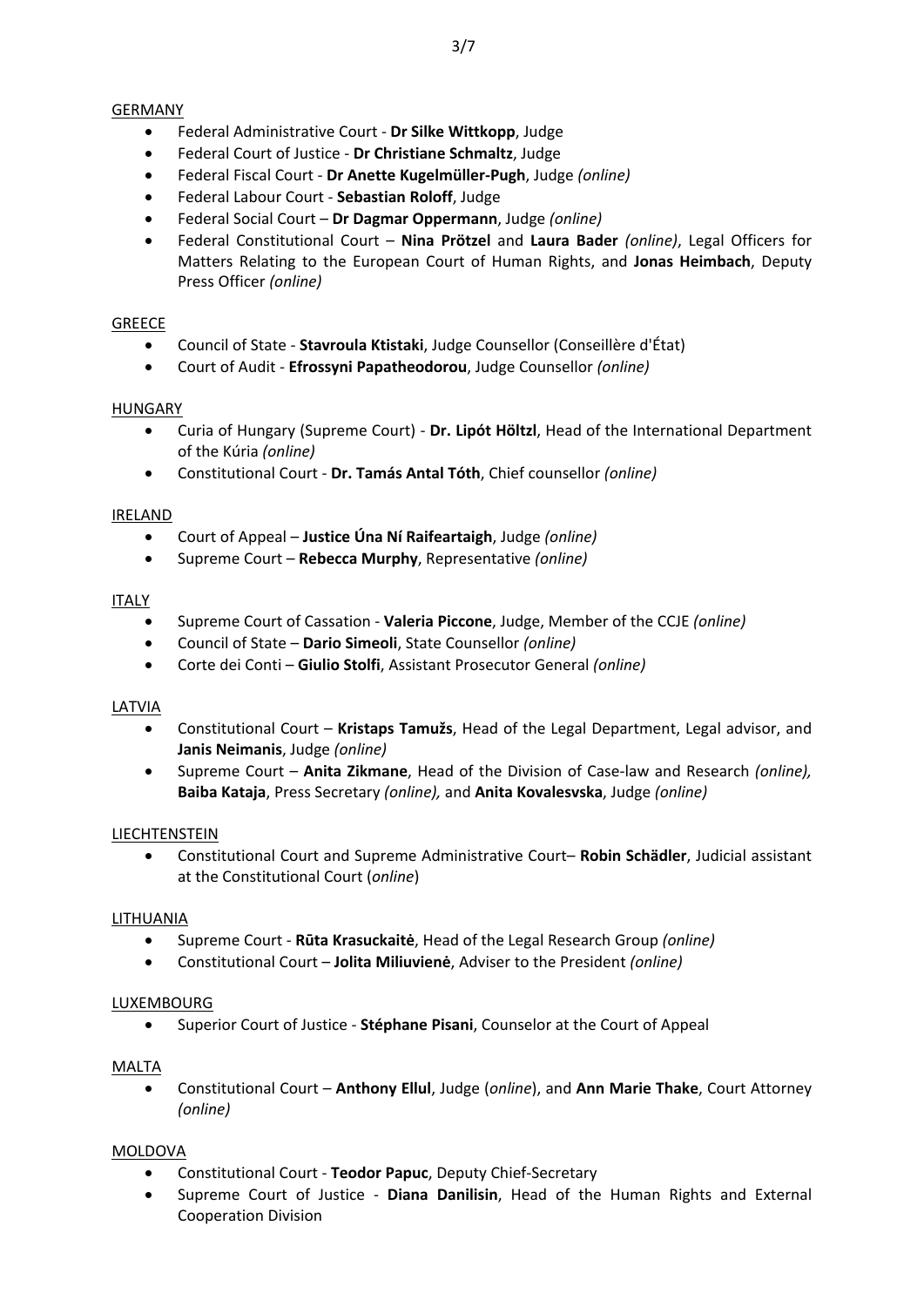#### MONACO

Supreme Court - **Didier Ribes**, Vice-President of the Supreme Court *(online)*

#### MONTENEGRO

- Constitutional Court **Aleksandra Vukašinović**, Head of the Office of the President
- Supreme Court **Bojana Bandović**, Advisor *(online)*

#### **NETHERLANDS**

- Council of State **Marthea Annen**, Lawyer *(online)*
- Supreme Court **Mikhel Timmerman**, Law Clerk *(online)*

#### NORTH MACEDONIA

Supreme Court – **Marina Mileva**, Judicial Advisor *(online)*

#### NORWAY

Supreme Court – **Julia Bennin**, Law clerk *(online)*

#### POLAND

- Supreme Court **Arkadiusz Lach**, Professor *(online)*
- Supreme Administrative Court **Maria Jackowska**, Judge's Assistant & specialist *(online)*

#### PORTUGAL

• Supreme Court of Justice - **Sandra dos Reis Luís**, Judge and Cabinet Adviser *(online)*

#### ROMANIA

Constitutional Court – **Marieta Safta**, Assistant-Magistrate *(online)*

## SAN MARINO

Court of San Marino – **Aurora Filippi**, Judge *(online)*

## SERBIA

- Supreme Court of Cassation **Vanja Rodić**, Legal Adviser on International Human Rights **Standards**
- Constitutional Court **Verica Jakovljević**, Constitutional Court Adviser Foreign Case-Law Analyst

## SLOVAK REPUBLIC

- Supreme Court **Barbara Babáková**, Legal Researcher at the Department of Documentation, Analytics and Comparatistics *(online)*
- Constitutional Court **Igor Mihalik**, Legal Advisor *(online)*
- Supreme Administrative Court **Petrana Pribulová**, Legal Researcher, Department of documentation, analytics and comparative research *(online)*

## SLOVENIA

- Supreme Court **Blaž Možina**, Head of Analysis and Research Division (Case-law Department)
- Constitutional Court **Vesna Božič Štajnpihler**, Advisor, Department of Analyses and International Cooperation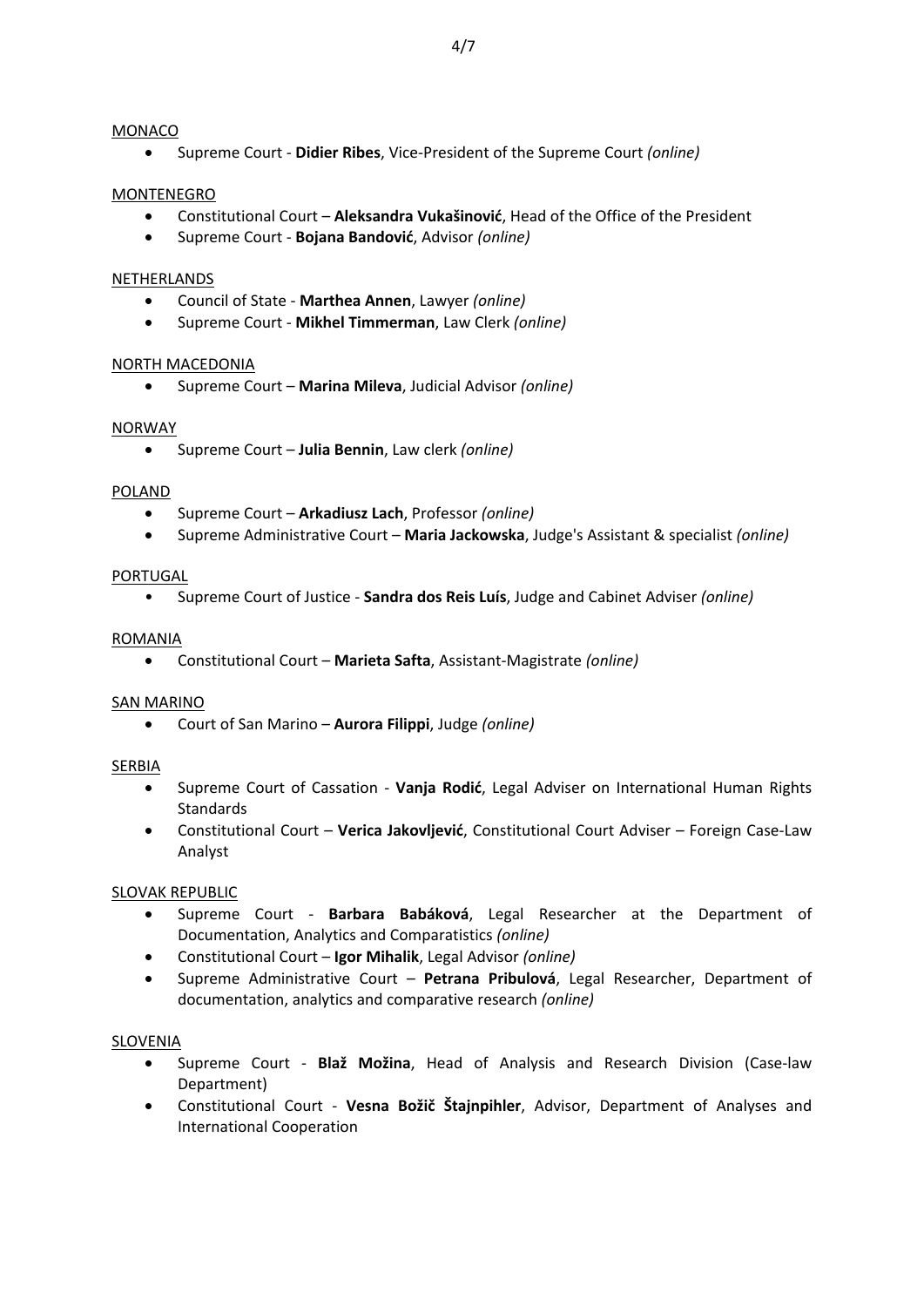#### SPAIN

 Supreme Court – **Ángeles Villegas Garcia**, Coordinating Judge of the Technical Office (Criminal Chamber) *(online)*

#### SWEDEN

Supreme Administrative Court – **Linda Haggren**, Justice, and **Sarah Helaoui**, Judge Referee

#### TÜRKİYE

Constitutional Court – **Dr Mücahit Aydin**, Rapporteur Judge

#### UKRAINE

 [Supreme](http://www.scourt.gov.ua/clients/vsu/vsuen.nsf) Court - **Rasim Babanly**, Head of the Department of Analytical and Legal Work *(online)*

#### UNITED KINGDOM

- Supreme Court **Aliya Al-Yassin**, Judicial Assistant to the Justices of the Supreme Court, **Anna Brennan**, **Isabella Buono**, **Nick Wright** and **Robert Bellin**, Judicial Assistants
- Court of Appeal in Northern Ireland **Dame Siobhan Keegan**, Chief Justice of Northern Ireland *(online)*
- Court of Appeal of England and Wales **Holly Hickman** and **Poppy Blackshaw**, Judicial Assistants *(online)*

## **Observers**

#### COURT OF JUSTICE OF THE EUROPEAN UNION

- **William Valasidis**, Director of the Directorate of Communication *(online)*
- **Aldona Michalek-Janiczek**, Juriste *(online)*
- **Sally Janssen**, Cheffe d'unité à la Direction de la Recherche et Documentation *(online)*
- **Cristina Marzagalli**, Attachée de presse italienne à la Cour *(online)*

## **Council of Europe Secretariat**

**Frédéric Dolt**, Head of Department, [Implementation](https://cs.coe.int/_layouts/orgchart/orgchart.aspx?lcid=1033&key=773&NameSimple=dolt&open=false) of Human Rights, Justice and Legal [Co-operation](https://cs.coe.int/_layouts/orgchart/orgchart.aspx?lcid=1033&key=773&NameSimple=dolt&open=false) Standards Department, Directorate General Human Rights and Rule of Law (DGI) (*online)*

**Tigran Karapetyan**, Head of Division, Transversal Challenges and Multilateral Projects Division, Directorate General Human Rights and Rule of Law (DGI)

**Elvana Thaçi**, Secretariat of the Human Rights Intergovernmental Co-operation Division, Directorate General Human Rights and Rule of Law (DGI) *(online)*

**Sabrina Wittmann**, Secretariat of the Istanbul Convention monitoring mechanism, GREVIO, Directorate General of Democracy (DG II) *(online)*

**Carmela Apostol**, Secretariat of the Istanbul Convention monitoring mechanism, GREVIO, Directorate General of Democracy (DG II) *(online)*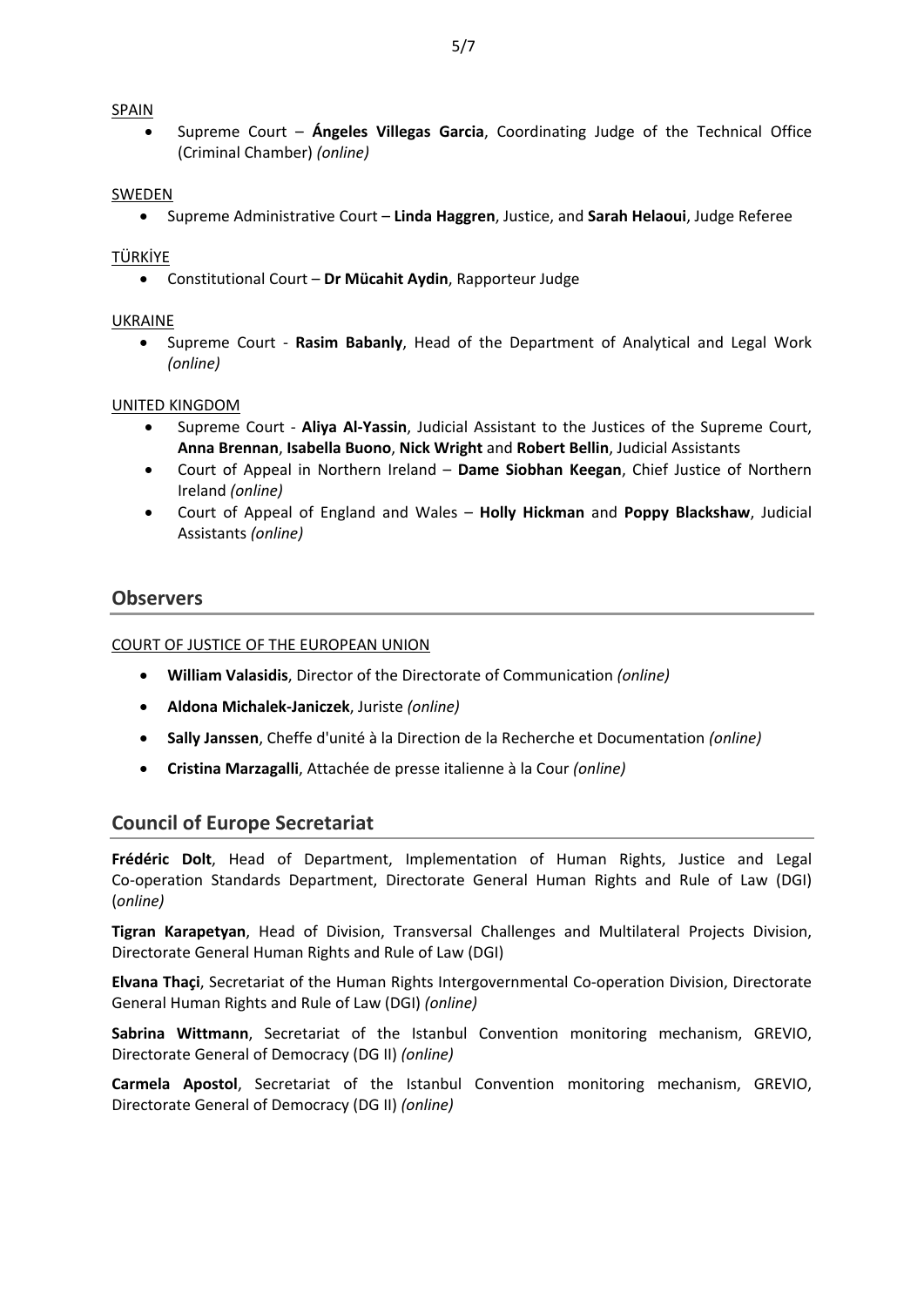### **ECHR Judges**

**Davor Derenčinović**, Croatia *(online)* **Mattias Guyomar**, France **Ioannis Ktistakis**, Greece **Lətif Hüseynov**, Azerbaijan *(online)* **Jovan Ilievski**, North Macedonia *(online)* **Mikhail Lobov**, Russian Federation *(online)* **Stéphanie Mourou-Vikström**, Monaco **Georges Ravarani**, Luxembourg *(online)* **Peeter Roosma**, Estonia *(online)* **Raffaele Sabato**, Italy *(online)* **Anja Seibert-Fohr**, Germany

## **ECHR Registry**

**Vanessa Aeby**, Lawyer, HUDOC trainer, Directorate of the Jurisconsult *(online)* **Onur Andreotti**, ECHR Lawyer, Directorate of the Jurisconsult, SCN Coordinator and SCN FP **Tara Beattie**, ECHR Lawyer, Directorate of the Jurisconsult **Leif Berg**, Senior Legal Adviser, Directorate of the Jurisconsult, SCN FP **Natalia Brady**, ECHR Lawyer, Directorate of the Jurisconsult, SCN FP **Roberto Chenal**, ECHR Lawyer, SCN FP *(online)* **Victoria Cherniychuk**, ECHR Lawyer, Directorate of the Jurisconsult, SCN FP *(online)* **Dragos Cucereanu**, ECHR Lawyer, SCN FP **John Darcy**, Senior Legal Adviser, Grand Chamber Registry, SCN FP **Anne Gillet**, ECHR Lawyer, SCN FP **Afroditi Gkagkatsi**, ECHR Lawyer, SCN FP **Anna Glazewski**, ECHR Lawyer, Directorate of the Jurisconsult **Irina Iatsenko**, ECHR Lawyer, Directorate of the Jurisconsult, SCN FP **Jerome Joseph**, ECHR Lawyer **Krešimir Kamber**, ECHR Lawyer, Directorate of the Jurisconsult **Ireneusz Kondak**, ECHR Lawyer, SCN FP (*online*) **Axel Muller-Elschner**, ECHR Lawyer, SCN FP **Ellen Penninckx**, ECHR Lawyer, Directorate of the Jurisconsult, SCN FP **Stefano Piedimonte Bodini**, Deputy Jurisconsult **Razvan Proca**, ECHR Lawyer, SCN FP **Adrien Raif-Meyer**, ECHR Lawyer, Directorate of the Jurisconsult, SCN FP **Juris Rudevskis**, ECHR Lawyer, Directorate of the Jurisconsult, SCN FP